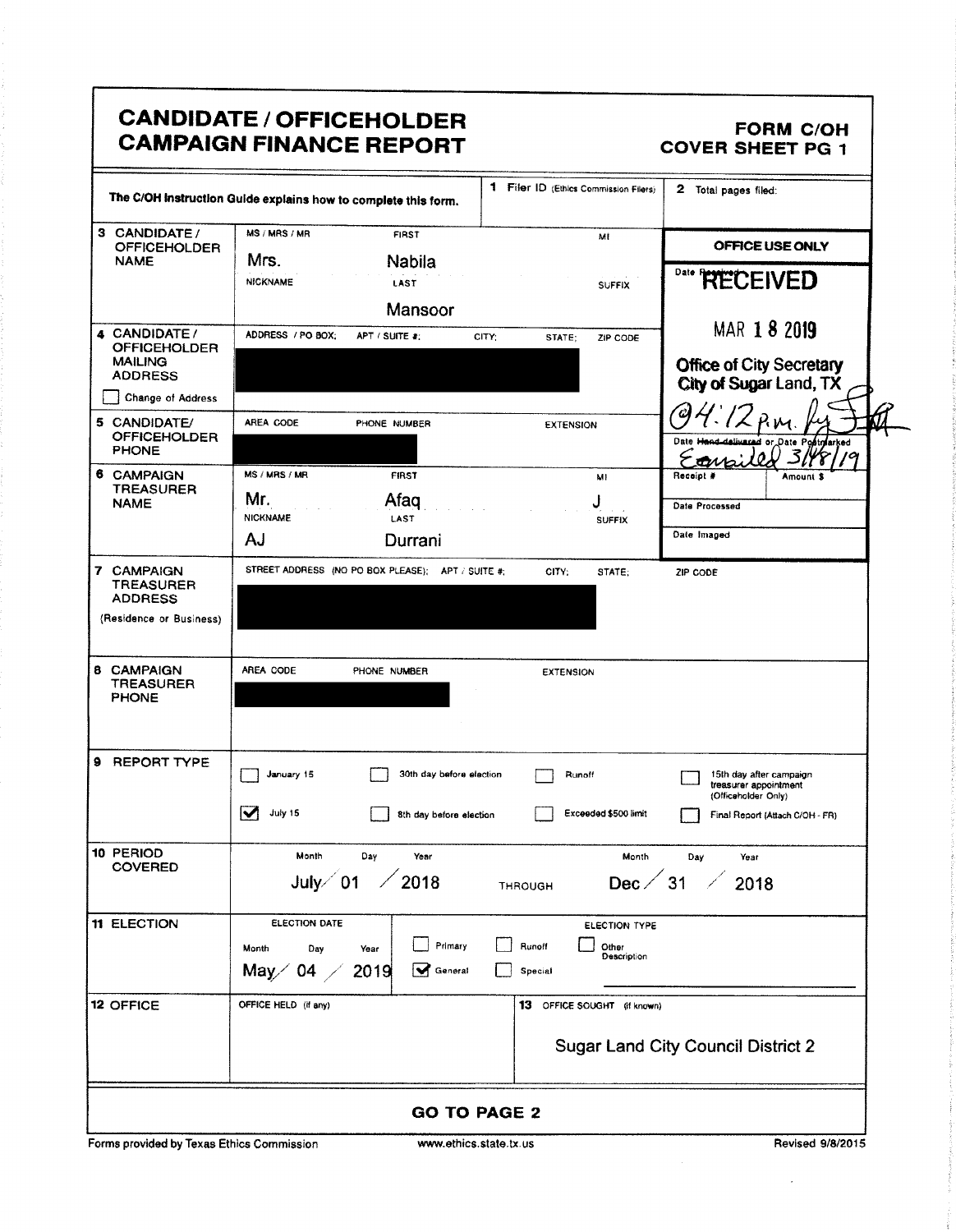## CANDIDATE / OFFICEHOLDER FORM C/OH CAMPAIGN FINANCE REPORT COVER SHEET PG 2

| <b>CANDIDATE / OFFICEHOLDER</b><br><b>FORM C/OH</b><br><b>CAMPAIGN FINANCE REPORT</b><br><b>COVER SHEET PG 2</b>                                                                                                                                                                                                                                                                                |  |  |  |
|-------------------------------------------------------------------------------------------------------------------------------------------------------------------------------------------------------------------------------------------------------------------------------------------------------------------------------------------------------------------------------------------------|--|--|--|
| 15 Filer ID (Ethics Commission Filers)<br>Nabila Mansoor                                                                                                                                                                                                                                                                                                                                        |  |  |  |
| THIS BOX IS FOR NOTICE OF POLITICAL CONTRIBUTIONS ACCEPTED OR POLITICAL EXPENDITURES MADE BY POLITICAL COMMITTEES T<br>SUPPORT THE CANDIDATE / OFFICEHOLDER. THESE EXPENDITURES MAY HAVE BEEN MADE WITHOUT THE CANDIDATE'S OR OFFICEHOLDER'S<br>KNOWLEDGE OR CONSENT. CANDIDATES AND OFFICEHOLDERS ARE REQUIRED TO REPORT THIS INFORMATION ONLY IF THEY RECEIVE NOTICE<br>OF SUCH EXPENDITURES, |  |  |  |
| COMMITTEE TYPE   COMMITTEE NAME                                                                                                                                                                                                                                                                                                                                                                 |  |  |  |
| $\Box$ GENERAL<br>COMMITTEE ADDRESS<br>SPECIFIC                                                                                                                                                                                                                                                                                                                                                 |  |  |  |
| COMMITTEE CAMPAIGN TREASURER NAME                                                                                                                                                                                                                                                                                                                                                               |  |  |  |
| COMMITTEE CAMPAIGN TREASURER ADDRESS                                                                                                                                                                                                                                                                                                                                                            |  |  |  |
| TOTAL POLITICAL CONTRIBUTIONS OF \$50 OR LESS (OTHER THAN \$ 0 \$ 0 )                                                                                                                                                                                                                                                                                                                           |  |  |  |
| TOTAL POLITICAL CONTRIBUTIONS<br>2,550<br>(OTHER THAN PLEDGES, LOANS, OR GUARANTEES OF LOANS)                                                                                                                                                                                                                                                                                                   |  |  |  |
| TOTAL POLITICAL EXPENDITURES OF \$100 OR LESS.<br>UNLESS ITEMIZED<br>$ $ \$0                                                                                                                                                                                                                                                                                                                    |  |  |  |
| TOTAL POLITICAL EXPENDITURES<br>\$1,398.85                                                                                                                                                                                                                                                                                                                                                      |  |  |  |
| TOTAL POLITICAL CONTRIBUTIONS MAINTAINED AS OF THE LAST DAY \$1,151                                                                                                                                                                                                                                                                                                                             |  |  |  |
| OUTSTANDING<br>LOAN TOTALS<br>TOTAL PRINCIPAL AMOUNT OF ALL OUTSTANDING LOANS AS OF THE<br>LAST DAY OF THE REPORTING PERIOD<br>$  $ \$ 0                                                                                                                                                                                                                                                        |  |  |  |
| 18 AFFIDAVIT<br>I swear, or affirm, under penalty of perjury, that the accompanying report is<br>true and correct and includes all information required to be reported by me<br>ELENA FREIRE<br>Notary Public<br>STATE OF TEXAS<br>My Comm. Exp. 02-25-21<br>Notary ID # 428119-1<br>under Title 15, Election Code.<br>Jampre<br>Signature of Candidate or Officeholder                         |  |  |  |
| AFFIX NOTARY STAMP / SEALABOVE                                                                                                                                                                                                                                                                                                                                                                  |  |  |  |
| Sworn to and subscribed before me, by the said $Nabila$ $Manscop$ , this the $15^{M}$<br><b>Contract Service</b><br>Alena meine                                                                                                                                                                                                                                                                 |  |  |  |
| House tran<br>KELATIONSHIP MGR.<br>Printed name of officer administering oath<br>Title of officer administering oath<br>Signature of officer administering oath                                                                                                                                                                                                                                 |  |  |  |
| Revised 9/8/2015<br>Forms provided by Texas Ethics Commission<br>www.ethics.state.tx.us                                                                                                                                                                                                                                                                                                         |  |  |  |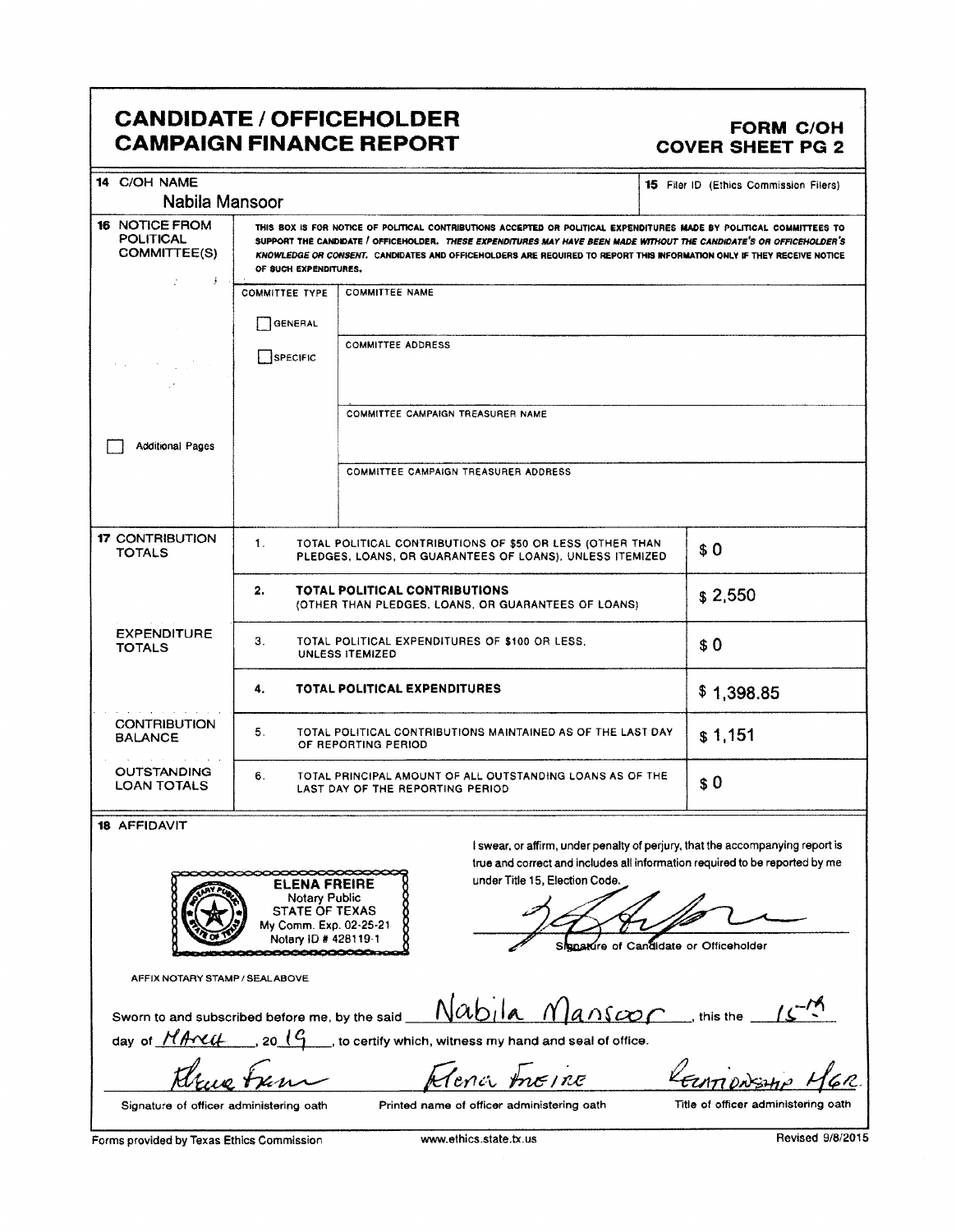## SUBTOTALS - C/OH FORM C/OH

# COVER SHEET PG 3

| 19  | <b>FILER NAME</b><br>20.<br>Filer ID (Ethics Commission Filers)        |                                                                                              |    |    |  |  |  |  |
|-----|------------------------------------------------------------------------|----------------------------------------------------------------------------------------------|----|----|--|--|--|--|
|     | Nabila Mansoor                                                         |                                                                                              |    |    |  |  |  |  |
|     |                                                                        |                                                                                              |    |    |  |  |  |  |
|     | 21 SCHEDULE SUBTOTALS<br><b>NAME OF SCHEDULE</b>                       |                                                                                              |    |    |  |  |  |  |
| 1.  | $\blacktriangleright$                                                  | SCHEDULE A1: MONETARY POLITICAL CONTRIBUTIONS                                                |    |    |  |  |  |  |
| 2.  |                                                                        | SCHEDULE A2: NON-MONETARY (IN-KIND) POLITICAL CONTRIBUTIONS                                  |    | s  |  |  |  |  |
| 3.  |                                                                        | SCHEDULE B: PLEDGED CONTRIBUTIONS                                                            |    | \$ |  |  |  |  |
| 4.  | <b>SCHEDULE E: LOANS</b>                                               |                                                                                              | S  |    |  |  |  |  |
| 5.  | ✔                                                                      | SCHEDULE F1: POLITICAL EXPENDITURES MADE FROM POLITICAL CONTRIBUTIONS                        |    |    |  |  |  |  |
| 6.  |                                                                        | SCHEDULE F2: UNPAID INCURRED OBLIGATIONS                                                     |    |    |  |  |  |  |
| 7.  | SCHEDULE F3: PURCHASE OF INVESTMENTS MADE FROM POLITICAL CONTRIBUTIONS | \$                                                                                           |    |    |  |  |  |  |
| 8.  | SCHEDULE F4: EXPENDITURES MADE BY CREDIT CARD                          | \$                                                                                           |    |    |  |  |  |  |
| 9.  |                                                                        | SCHEDULE G: POLITICAL EXPENDITURES MADE FROM PERSONAL FUNDS                                  |    |    |  |  |  |  |
| 10. |                                                                        | SCHEDULE H: PAYMENT MADE FROM POLITICAL CONTRIBUTIONS TO A BUSINESS OF C/OH                  |    |    |  |  |  |  |
| 11. |                                                                        | SCHEDULE I: NON-POLITICAL EXPENDITURES MADE FROM POLITICAL CONTRIBUTIONS                     | \$ |    |  |  |  |  |
| 12. |                                                                        | SCHEDULE K: INTEREST, CREDITS, GAINS, REFUNDS, AND CONTRIBUTIONS<br><b>RETURNED TO FILER</b> | S  |    |  |  |  |  |
|     |                                                                        |                                                                                              |    |    |  |  |  |  |
|     |                                                                        |                                                                                              |    |    |  |  |  |  |

 $\sim$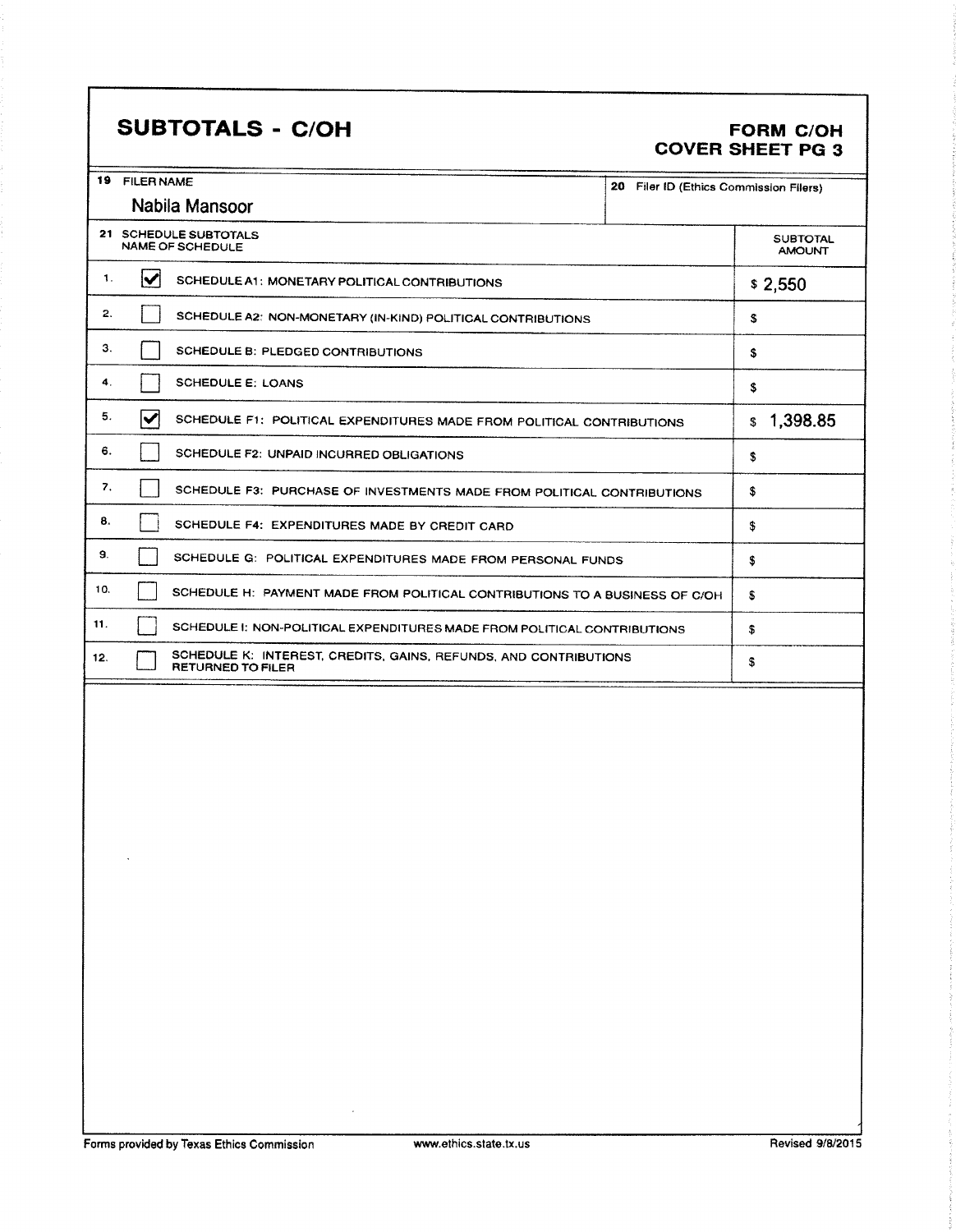|                                                                                                                 | The instruction Guide explains how to complete this form.                             |                                                  | 1 Total pages Schedule A1:            |  |  |  |  |
|-----------------------------------------------------------------------------------------------------------------|---------------------------------------------------------------------------------------|--------------------------------------------------|---------------------------------------|--|--|--|--|
| 2 FILER NAME<br>Nabila Mansoor                                                                                  |                                                                                       |                                                  | 3 Filer ID (Ethics Commission Filers) |  |  |  |  |
| 4 Date<br>12/20/2018                                                                                            | 5 Full name of contributor<br>Donald Bankston                                         |                                                  |                                       |  |  |  |  |
|                                                                                                                 | 6 Contributor address;                                                                | Zip Code<br>City;<br>State:                      | \$500                                 |  |  |  |  |
| 8.<br>Principal occupation / Job title (See Instructions)<br>Employer (See Instructions)<br>9<br>Lawyer<br>Self |                                                                                       |                                                  |                                       |  |  |  |  |
| Date<br>12/20/2018                                                                                              | Full name of contributor<br>AJ Durrani                                                |                                                  | Amount of contribution (\$)           |  |  |  |  |
|                                                                                                                 | Contributor address:                                                                  | City;<br>Zip Code<br>State:                      | \$1000                                |  |  |  |  |
| Retired                                                                                                         | Principal occupation / Job title (See Instructions)                                   |                                                  | Employer (See Instructions)           |  |  |  |  |
| Date                                                                                                            | Full name of contributor<br>Shahadat Khan                                             | $\Box$ out-of-state PAC (iD#: $\Box$ )           | Amount of contribution (\$)           |  |  |  |  |
| 12/20/2018                                                                                                      | Contributor address;                                                                  | City;<br>State;<br>Zip Code                      | \$100                                 |  |  |  |  |
|                                                                                                                 | Principal occupation / Job title (See Instructions)<br>Realtor                        | Employer (See Instructions)<br>Remax             |                                       |  |  |  |  |
| Date                                                                                                            | Full name of contributor<br>Laquitta Martell-Demerchant                               | □ out-of-state PAC (ID#: 1999)                   | Amount of contribution (\$)           |  |  |  |  |
| 12/20/2018                                                                                                      | Contributor address:                                                                  | State; Zip Code<br>City;                         | \$150                                 |  |  |  |  |
|                                                                                                                 | Principal occupation / Job title (See Instructions)<br><b>Service Account Manager</b> | Employer (See Instructions)<br><b>MicroFocus</b> |                                       |  |  |  |  |
|                                                                                                                 |                                                                                       |                                                  |                                       |  |  |  |  |
|                                                                                                                 |                                                                                       |                                                  |                                       |  |  |  |  |
|                                                                                                                 |                                                                                       |                                                  |                                       |  |  |  |  |

1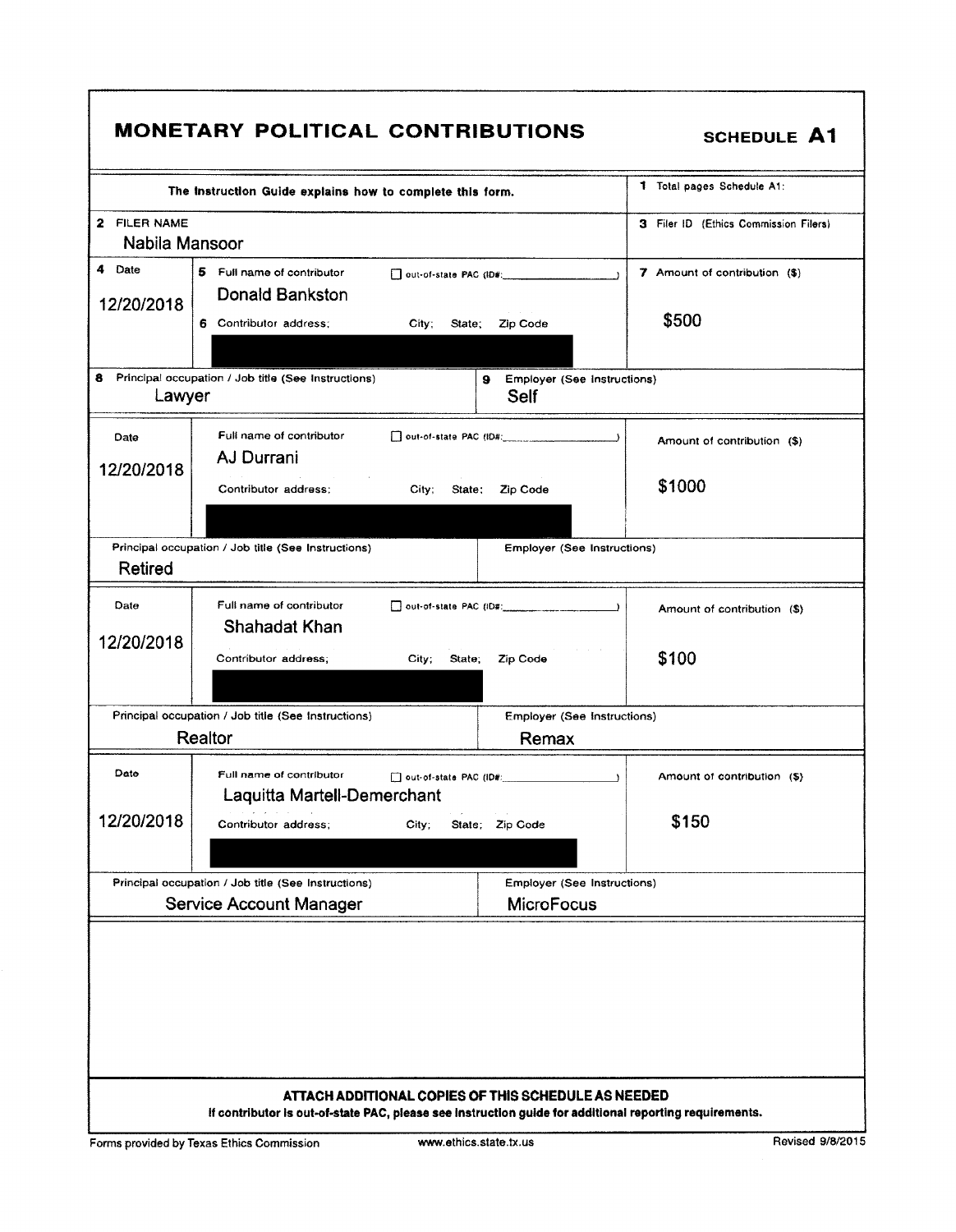|                      | The Instruction Guide explains how to complete this form.                      | 1 Total pages Schedule A1:             |                                           |                                      |
|----------------------|--------------------------------------------------------------------------------|----------------------------------------|-------------------------------------------|--------------------------------------|
| 2 FILER NAME         | Nabila Mansoor                                                                 | 3 Filer ID (Ethics Commission Filers)  |                                           |                                      |
| 4 Date<br>12/20/2018 | 5<br>Full name of contributor<br><b>Farhat Halim</b><br>6 Contributor address: | 7 Amount of contribution (\$)<br>\$500 |                                           |                                      |
| 8                    | Principal occupation / Job title (See Instructions)<br><b>Banker</b>           |                                        | 9<br>Employer (See Instructions)          |                                      |
| Date                 | Full name of contributor<br>Sardar Q. Imam                                     |                                        |                                           | Amount of contribution (\$)          |
| 12/20/2018           | Contributor address:                                                           | City:<br>State:                        | Zip Code                                  | \$300                                |
|                      | Principal occupation / Job title (See Instructions)<br><b>Project Manager</b>  |                                        | Employer (See Instructions)<br><b>IBM</b> |                                      |
| Date<br>12/20/2018   | Full name of contributor<br><b>Abdur Rauf Khan</b><br>Contributor address:     | City;<br>State;                        | Zip Code                                  | Amount of contribution (\$)<br>\$100 |
|                      | Principal occupation / Job title (See Instructions)<br>Retired                 |                                        | Employer (See Instructions)               |                                      |
| Date                 | Full name of contributor<br>Contributor address:<br>City:<br>State; Zip Code   |                                        |                                           | Amount of contribution (\$)          |
|                      | Principal occupation / Job title (See Instructions)                            |                                        | Employer (See Instructions)               |                                      |
|                      |                                                                                |                                        |                                           |                                      |

Forms provided by Texas Ethics Commission www.ethics.state.tx.us Revised 9/8/2015

 $\Gamma$